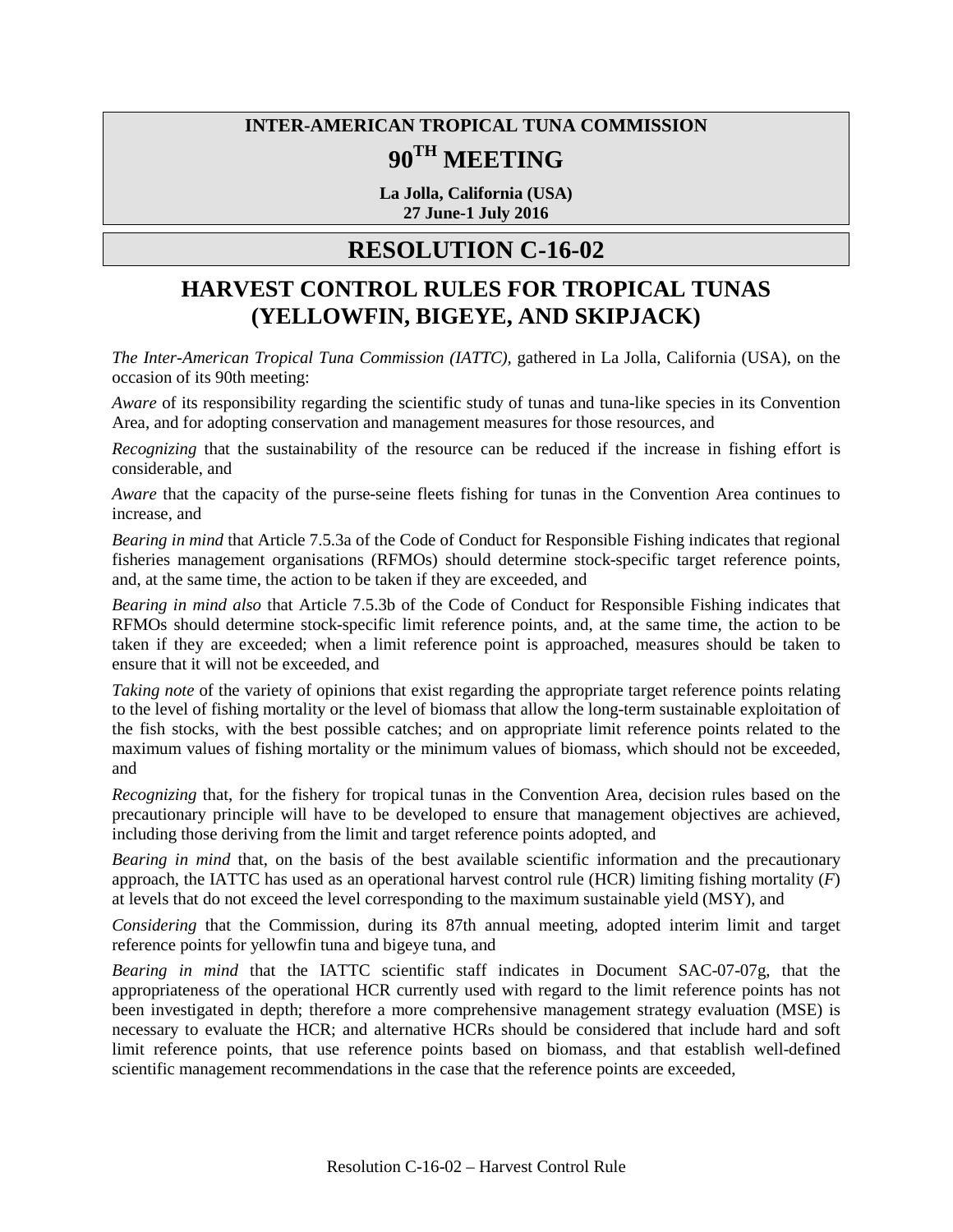## *Resolves as follows:*

- [1](#page-1-0). For the purposes of this Resolution, the following definitions<sup>1</sup> apply:
	- a. A limit reference point is a conservation reference point based on a level of spawning biomass (*S*LIMIT) or fishing mortality (*F*LIMIT) that should be avoided because going beyond it could endanger the sustainability of the stock;  $F_{0.5R0}$  and  $S_{0.5R0}$  assuming steepness  $h = 0.75$  were adopted by the 87<sup>th</sup> meeting of the IATTC as interim limit reference points for tropical tunas in the EPO.
	- b. A target reference point is a management objective based on a level of spawning biomass  $(S_{\text{TARGE}})$  or a fishing mortality rate ( $F_{\text{TARGE}}$ ) that should be achieved and maintained.  $S_{\text{MSY}}$  and  $F_{\text{MSY}}$  were adopted by the  $87<sup>th</sup>$  meeting of the IATTC as interim target reference points for tropical tunas in the EPO.
	- c. Harvest Control Rules (HCRs) are decision rules that aim to achieve the target reference point and avoid the limit reference point by specifying pre-agreed management actions.
- 2. The recommendations of the IATTC scientific staff on conservation measures for the stocks of tropical tunas (yellowfin, bigeye, and skipjack), shall take as their technical basis the limit and target reference points adopted provisionally.
- 3. The harvest control rule (HCR) recommended by the scientific staff for the purse-seine fishery for tropical tunas shall be adopted, in accordance with the following principles:
	- a. The scientific recommendations for establishing management measures in the fisheries for tropical tunas, such as closures, which can be established for multiple years, shall attempt to prevent the fishing mortality rate (*F*) from exceeding the best estimate of the rate corresponding to the maximum sustainable yield  $(F_{\text{MSY}})$  for the species that requires the strictest management.
	- b. If the probability that *F* will exceed the limit reference point  $(F_{LIMIT})$  is greater than 10%, as soon as is practical management measures shall be established that have a probability of at least 50% of reducing *F* to the target level ( $F_{\text{MSY}}$ ) or less, and a probability of less than 10% that *F* will exceed  $F_{\text{LIMIT}}$ .
	- c. If the probability that the spawning biomass  $(S)$  is below the limit reference point  $(S_{LIMIT})$  is greater than 10%, as soon as is practical management measures shall be established that have a probability of at least 50% of restoring *S* to the target level (dynamic  $S_{\text{MSY}}$ ) or greater, and a probability of less than 10% that *S* will descend to below  $S_{\text{LMT}}$  in a period of two generations of the stock or five years, whichever is greater.
	- d. For fisheries that use gears other than purse-seine nets, the recommendations by the IATTC scientific staff on additional management measures shall be as consistent as possible with those adopted for the purse-seine fishery, while taking account of the impact of those fisheries on the species compared with that of purse-seine fishery.
- 4. The scientific staff of the Commission shall carry out additional assessments of these HCRs and alternatives, which shall be presented to the Scientific Advisory Committee for examination in order to allow the Commission to adopt a permanent HCR.
- 5. The IATTC shall continue to promote, encourage, and insist on compatibility between the conservation and management measures adopted by the IATTC and the Western and Central Pacific

<span id="page-1-0"></span> $<sup>1</sup>$  Other definitions :</sup>

 $F_{\text{MSY}}$ : fishing mortality rate corresponding to the maximum sustainable yield;

 $B_{\text{MSY}}$ : spawning biomass corresponding to the maximum sustainable yield;

 $S_{0.5r0}$ : spawning biomass corresponding to that which produces a 50% reduction in recruitment as calcu-

lated in a Beverton-Holt spawner-recruit model with steepness of 0.75;

 $F_{0.5R0}$ : fishing mortality that causes spawning biomass to be reduced to  $S_{0.5r0}$